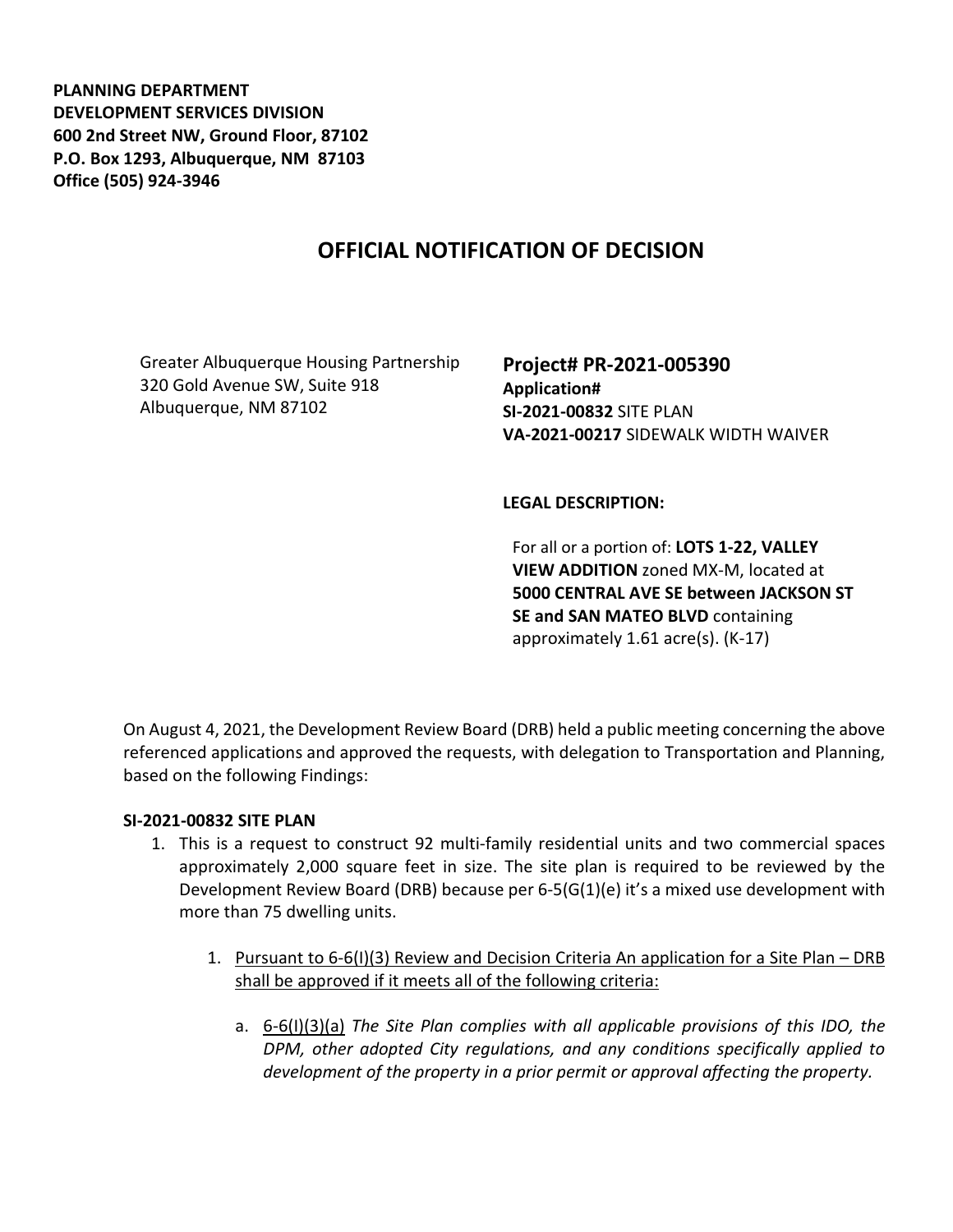Official Notice of Decision Project # PR-2021-005390 Applications# SI-2021-00832, VA-2021-00217 Page 2 of 4

> The dimensions, parking, landscaping/screening, and façade design meet/exceed the IDO requirements: The proposed mixed-use facility is set back in accordance with the requirements of the MX-M zone district, Main Street Corridor Area, and Premium Transit Station Area. The 50-foot maximum height of the proposed facility is less than the 65-foot maximum permitted building height. The Site Plan includes 17,150 square feet of open space where 11,395 square feet of open space is required; and 9,954 square feet of landscaping is proposed where 7,185 square feet is required. The Site Plan includes 62 parking spaces where 52 parking spaces are required. The windows will be recessed at least 2 inches in accordance with the Façade Design Requirements. A Deviation to allow for a patio railing up to 39 inches in height (from the required 3-foot, 6-inches) was administratively approved in association with the Site Plan (see finding #2 below). A Sidewalk Width Waiver along Jackson Street was justified and approved by the DRB in association with the Site Plan as application VA-2021-00217.

> The Zoning Hearing Examiner (ZHE) separately approved variances to Façade Design Requirements for windows (see Findings #3, #4, and #5).

*b.* 6-6(I)(3)(b) *The City's existing infrastructure and public improvements, including but not limited to its street, trail, drainage, and sidewalk systems, have adequate capacity to serve the proposed development, and any burdens on those systems have been mitigated to the extent practicable.* 

The site has access to a full range of urban services including utilities, roads and emergency services. A traffic impact study (TIS) was not required for this project.

*c.* 6-6(I)(3)(c) *If the subject property is within an approved Master Development Plan, the Site Plan shall meet any relevant standards in the Master Development Plan in addition to any standards applicable in the zone district the subject property is in.*

The subject property is not located within an approved Master Development Plan, therefore this criterion does not apply.

- 2. A Deviation to allow for a patio railing up to 39-inches in height (from the required 3-foot, 6-inches) was administratively approved in association with the Site Plan.
- 3. On August 4, 2021, the ZHE approved Variances of 6 inches to the 30 inch window sill height requirement to allow a 36 inch window sill height on upper facades facing Jackson Street.
- 4. On August 4, 2021, the ZHE approved Variances allowing of 20% to the 60% transparent window requirement on the ground floor façade facing Central Avenue.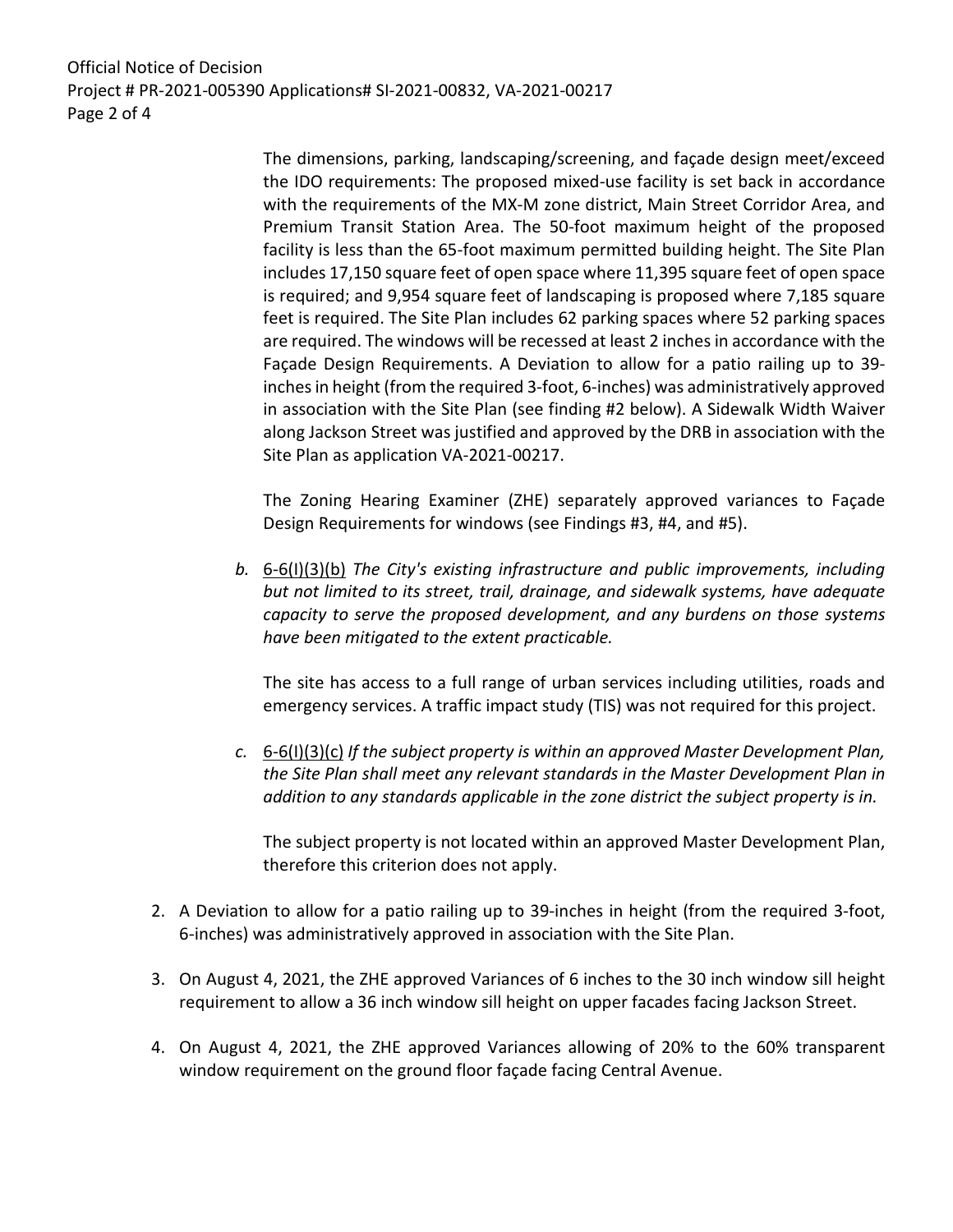- 5. On August 4, 2021, the ZHE approved Variances of 20% to the 40% mixed-use development transparent window requirement on upper facades facing Jackson Street.
- 6. An Infrastructure List was approved with this Site Plan. A recorded Infrastructure Improvements Agreement (IIA) must be submitted.
- 7. The proposed development is permitted within the MX-M zone district.

### **Conditions:**

- 1. This Site Plan is valid 7 years from DRB approval (8/4/2021). An extension may be requested prior to the expiration date.
- 2. Final sign off is delegated to Transportation for notes to be placed on the Site Plan regarding private and public ramps.
- 3. Final sign off is delegated to Planning for the Solid Waste signature, the recorded IIA, for the ZHE Variances to be noted on the Site Plan, for the patio railing Deviation to be noted on the Site Plan, for the Sidewalk Width Waiver to be noted on the Site Plan, and for the 15-day appeal period deadline for the ZHE Variances approved on August 4, 2021 to expire (by August 19, 2021).
- 4. The applicant will obtain final sign off from Transportation and Planning by November 4, 2021 or the case may be scheduled for the next DRB hearing and could be denied her the DRB Rules of Procedure.

## **VA-2021-00217 SIDEWALK WIDTH WAIVER**

- 1. The applicant proposes a waiver to the IDO/DPM standard(s) consisting of a waiver from the IDO/DPM requirements to permit a 6-foot wide sidewalk along Jackson Street.
- 2. The request is justified per 14-16-6-6(P)(3) of the IDO. The 6-foot sidewalk width, while not meeting the IDO requirements, meets the minimum DPM sidewalk width requirement and ADA standards for a pedestrian access route. Additionally, a 6-foot wide sidewalk is an increase in width over the existing sidewalk width presently in this location and surrounding properties, and the Jackson Street frontage is not projected to receive the same level of foot traffic as the Central Avenue frontage along the site, with the Central Avenue frontage featuring a 10-foot wide sidewalk.
- 3. The applicant provided the required notice as outlined in the IDO Table 6-1-1.

APPEAL: If you wish to appeal this decision, you must do so within 15 days of the DRB's decision or by **AUGUST 19, 2021.** The date of the DRB's decision is not included in the 15-day period for filing an appeal, and if the 15<sup>th</sup> day falls on a Saturday, Sunday or Holiday, the next working day is considered as the deadline for filing the appeal.